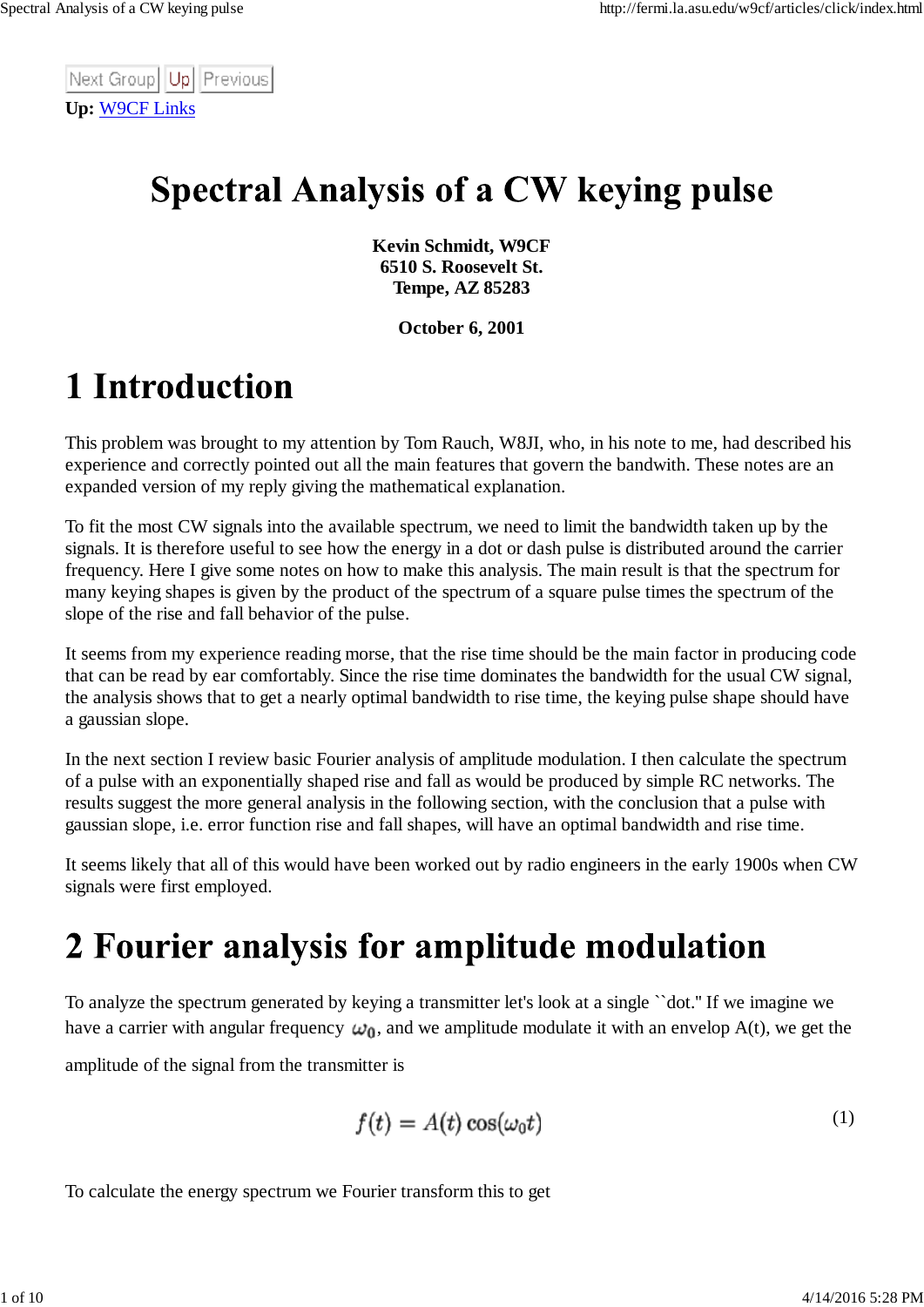$$
\tilde{f}(\omega) = \int_{-\infty}^{\infty} dt A(t) \cos(\omega_0 t) e^{i\omega t} = \frac{1}{2} \left[ \tilde{A}(\omega - \omega_0) + \tilde{A}(\omega + \omega_0) \right]
$$
(2)

where

$$
\tilde{A}(\omega) = \int_{-\infty}^{\infty} dt A(t) e^{i\omega t} . \tag{3}
$$

In the usual case, the modulation  $A(t)$  contains frequency components much smaller than the carrier frequency. Therefore the  $\tilde{A}(\omega + \omega_0)$  is negligible and can be ignored. The energy spectrum of the amplitude modulated signal is therefore given by

$$
P_0(\omega) = \frac{1}{4\pi} |\tilde{A}(\omega - \omega_0)|^2
$$
\n(4)

and since  $A(t)$  is real,  $\tilde{A}(\omega) = \tilde{A}^*(-\omega)$ , and the sidebands are symmetric around the carrier frequency.

It is convenient to write

$$
P(\omega) = P_0(\omega + \omega_0) \tag{5}
$$

so that  $\omega$  here is the frequency difference from the carrier, so that  $P(\omega)$  gives the energy distribution for an angular frequency of  $\omega$  from the carrier angular frequency. I will call  $P(\omega)$  the sideband energy density.

#### **3 Application to Keying Bandwidth**

To get an explicit result, I'll assume an explicit form for a keying waveform. A simple form where the Fourier transforms can be calculated analytically is the case where the wave builds up exponentially (as in the usual  $RC$  circuit) to the carrier value when the key is pressed, and then decays exponetially to zero when the key is released. That is

$$
A(t) = \begin{cases} 0 & t < 0\\ 1 - e^{-t/\tau} & 0 < t < T\\ (1 - e^{-T/\tau})e^{-(t-T)/\tau} & t > T \end{cases}
$$
(6)

where  $T$  is the keying pulse width and  $\tau$  is its time constant. A plot of this waveform is shown in figure 1 for the cases where  $\tau$  is 4 milliseconds, and  $T$  is 20 and 50 milliseconds.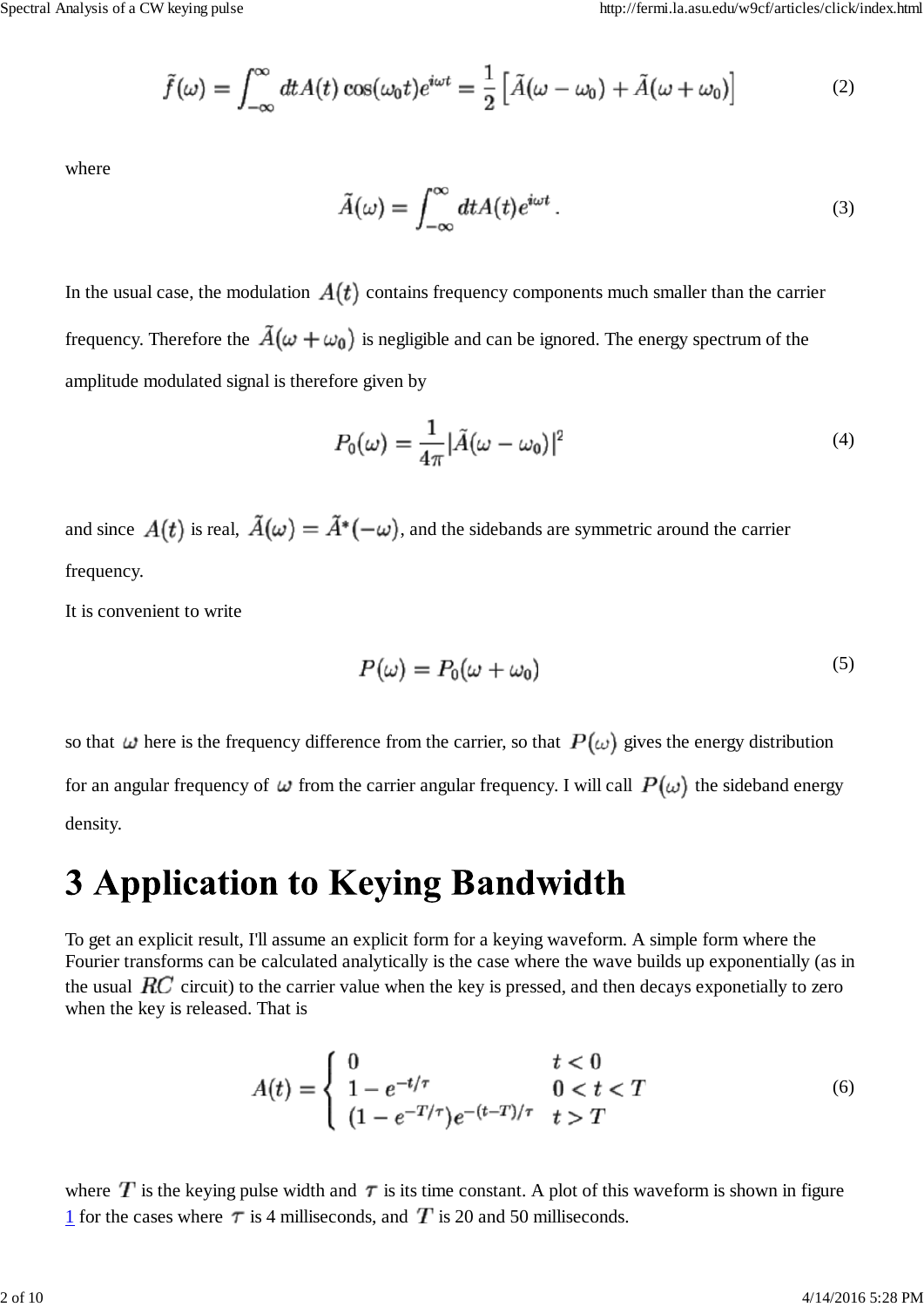

**Figure 1:** The exponential keying waveforms for a time constant  $\tau$  of 4 milliseconds and durations of 20 and 50 milliseconds. The 50 millisecond pulse begins at  $t = 100$  milliseconds to separate it from the 20 millisecond pulse.

The fourier transform integral of the amplitude is straightforward and gives

$$
\tilde{A}(\omega) = -\left[e^{i\omega T} - 1\right] \frac{1}{i\omega(i\omega \tau - 1)}\tag{7}
$$

so that the sideband energy density) becomes

$$
P(\omega) = \frac{1}{\pi} \frac{\sin^2\left(\frac{\omega T}{2}\right)}{\omega^2} \frac{1}{(1 + \omega^2 \tau^2)}.
$$
\n(8)

So the sideband energy density has two factors. If we measure it in dB relative to some fixed value, we add the logarithms of the factors. The only dependence on  $T$  comes from the first factor. The  $\sin^2$ function is always less than or equal to 1, so this will subtract from the other factor which only depends on  $\tau$  the time constant which determines the rise time.

The main features of the sidebands will therefore be given by the rise time, while the length of the pulse will modify those features somewhat.

Figures  $\frac{2}{3}$  and  $\frac{3}{3}$  show the energy density in dB referenced to the carrier energy density for  $T$  of 20 milliseconds. The curves are plotted together in figure 4. Each curve is plotted versus frequency  $f = \omega/2\pi$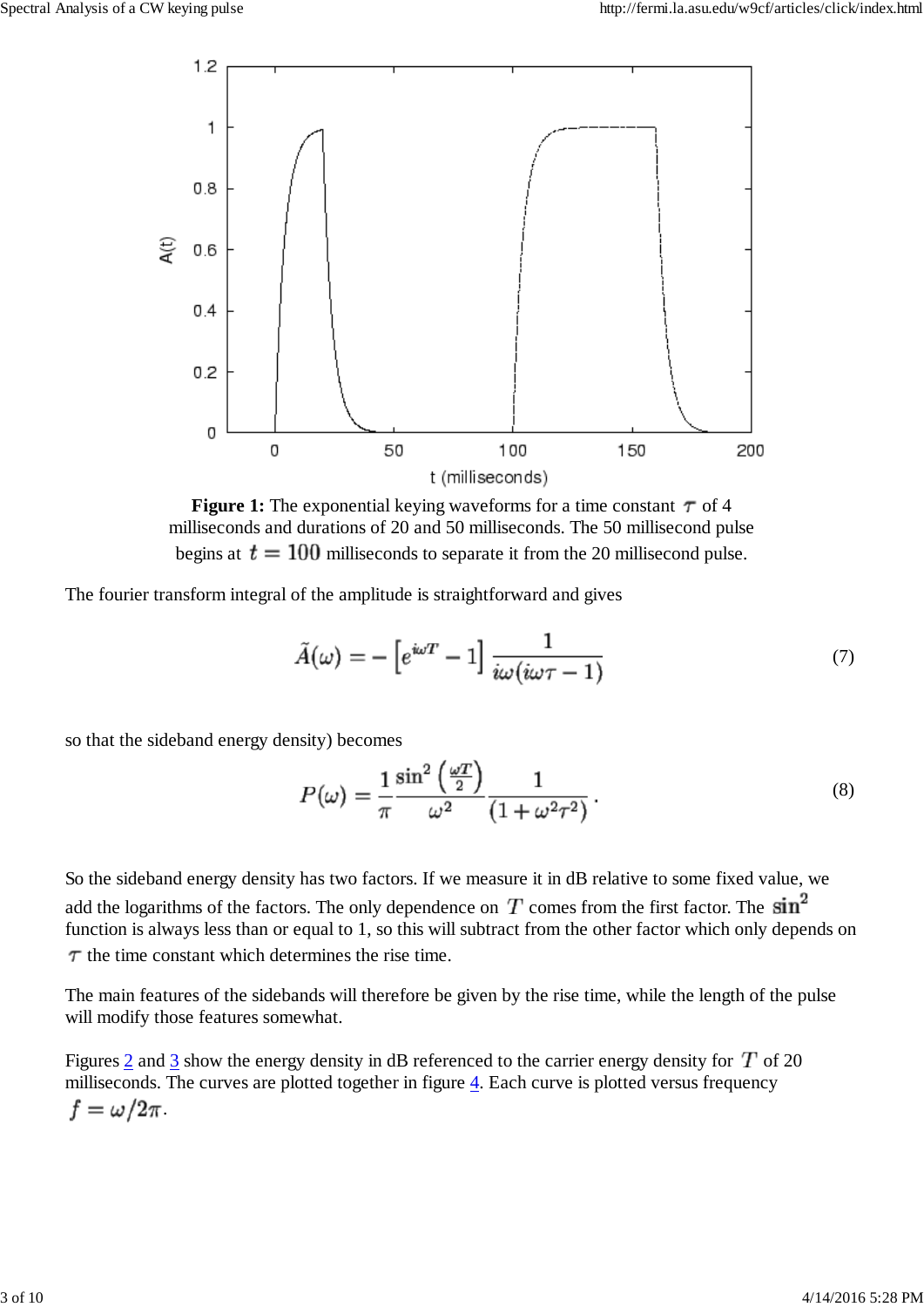

**Figure 2:** The sideband energy density for an exponential keying wave form with  $\tau = 4$  milliseconds and T of 20 milliseconds. The carrier energy density is set to 0 dB.



**Figure 3:** The sideband energy density for an exponential keying wave form with  $\tau = 4$  milliseconds and T of 50 milliseconds. The scale is the same as figure 2.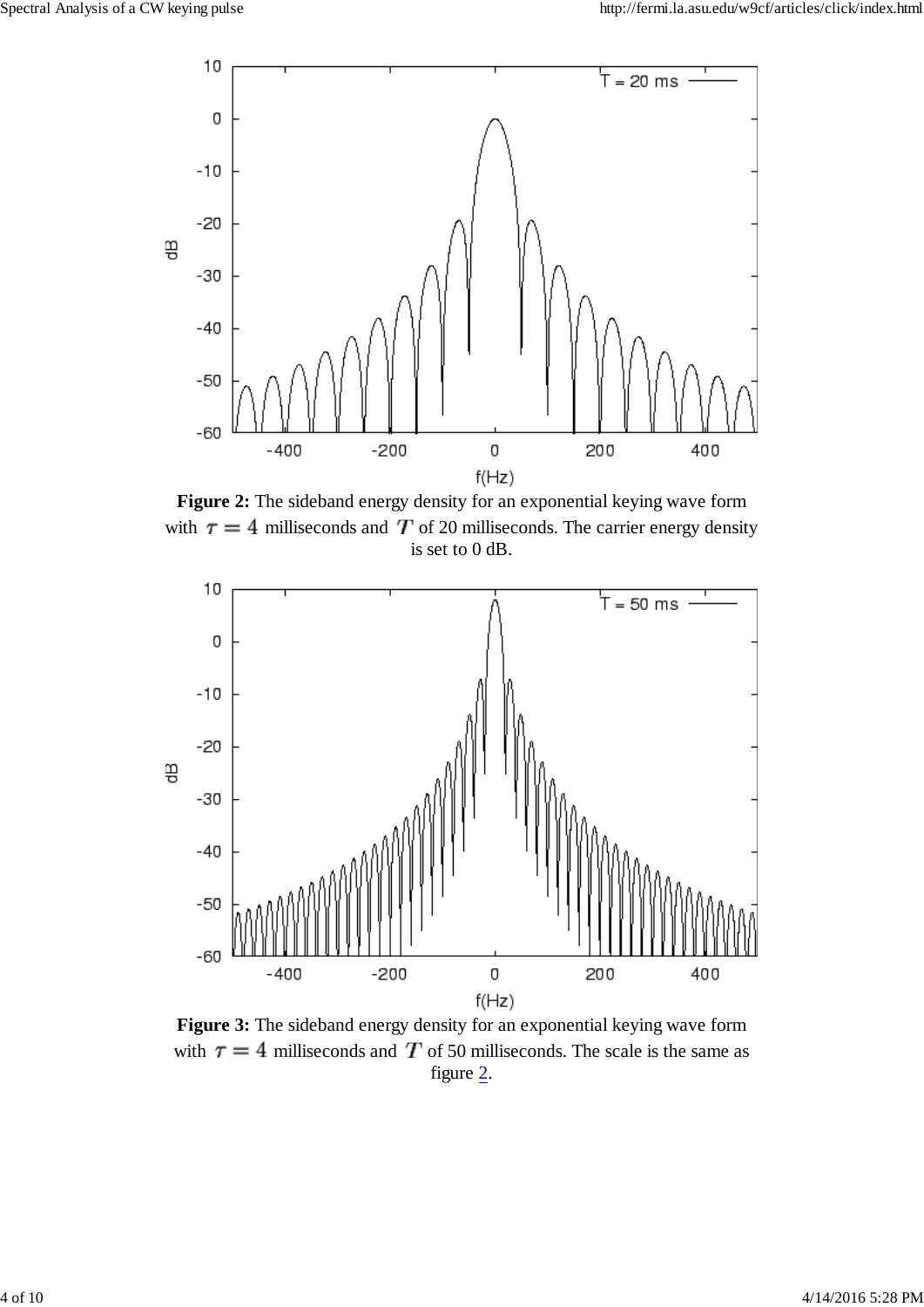

Notice that the differences between the 20 millisecond and 50 millisecond pulses are first the energy near

the carrier frequency is larger for the longer pulse as needed since it has about 2.5 times as much energy, and second the ``ringing'' has more oscillations for the longer pulse as expected. The sidebands fall off 12 dB per octave once we are at frequencies beyond about  $1/\tau$ .

The effect of the keying speed on the bandwidth as long as the rise time is small compared to pulse length is the change in shape of the central peak. It does get narrower for slower keying and wider for faster keying, however, the keying speed does not effect the overall bandwidth.

### **4 General Pulse Shape**

I can write a general pulse shape as

$$
A(t) = E_r(t + T/2) - E_f(t - T/2)
$$
\n(9)

where  $E_r$  and  $E_f$  describe the rising and falling edges of a pulse and are positive functions that go to

zero at large negative t and to 1 at large positive t. The Fourier transform of  $\bm{A}$  is the sum of the transforms of the two terms. If the rising and falling edges have the same form, we can write

$$
A(t) = E(t+T/2) - E(t-T/2) = \int_{-\infty}^{\infty} dt' [\delta(t+T/2-t') - \delta(t-T/2-t')] E(t') \tag{10}
$$

and integrating by parts gives the result

$$
A(t) = -\int_{-\infty}^{\infty} dt' S(t - t') \frac{dE(t')}{dt'} = -\int_{-\infty}^{\infty} dt' S(t - t') E'(t')
$$
(11)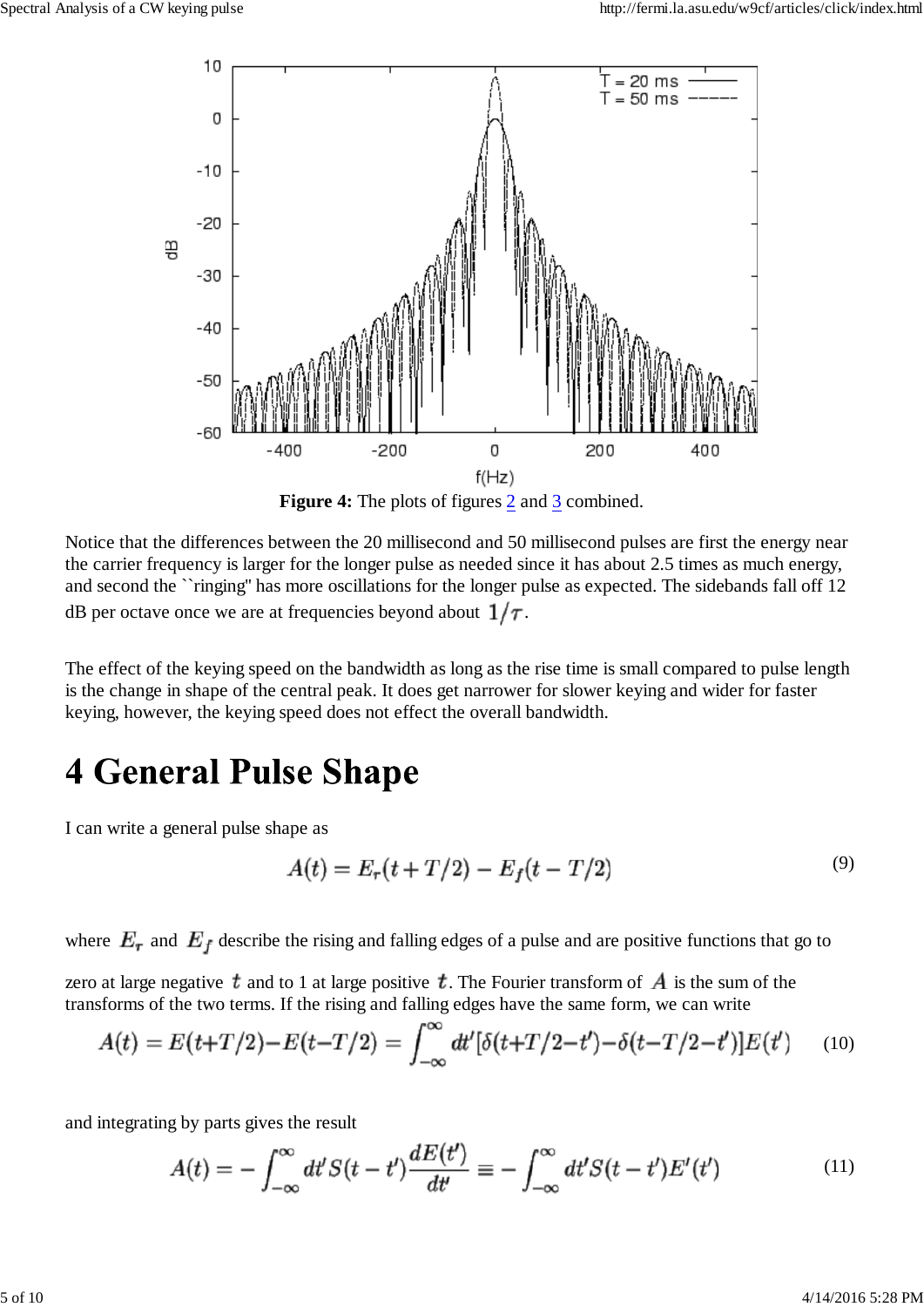where  $S(t)$  is a square pulse of width  $T$ ,

$$
S(t) = \begin{cases} 1 & |t| < \frac{T}{2} \\ 0 & |t| > \frac{T}{2} \end{cases} \tag{12}
$$

and I have defined  $E'$  to be the derivative of  $E$ .

Since  $A(t)$  is written as a convolution, its Fourier transform is now the product

$$
\tilde{A}(\omega) = \tilde{S}(\omega)\tilde{E}'(\omega). \tag{13}
$$

For keying wave forms this has the nice interpretation that the spectrum is given by the spectrum of a square pulse of length  $T$  multiplied by a factor that is the Fourier transform of the slope of the rise and fall wave form.

Except for an unimportant change of the zero of time, the exponential case calculated above can be written as

$$
E(t) = \begin{cases} 0 & t < 0 \\ 1 - e^{-t/\tau} & t > 0 \end{cases} \tag{14}
$$

The Fourier transforms of these are

$$
\tilde{S}(\omega) = \frac{2 \sin\left(\frac{\omega T}{2}\right)}{\omega}
$$
\n
$$
\tilde{E}'(\omega) = -\frac{i}{1 + i\omega \tau}
$$
\n(15)

and the sideband energy density is exactly as before.

As we saw for the exponential case, the bandwidth is dominated by the rise and fall time. Therefore it seems reasonable to try to optimize the rise and fall waveform of the keying pulse. In terms of the function  $E'(t)$  whose integral is the rising and falling wave form, we want to simultaneously make its width in

real time and in frequency small. One measure of this is the product of  $\Delta\omega$  and  $\Delta t$  where they are defined as the variances in frequency and time

$$
(\Delta t)^2 = \int_{-\infty}^{\infty} dt \, t^2 E'(t) - \left[ \int_{-\infty}^{\infty} dt \, t E'(t) \right]^2
$$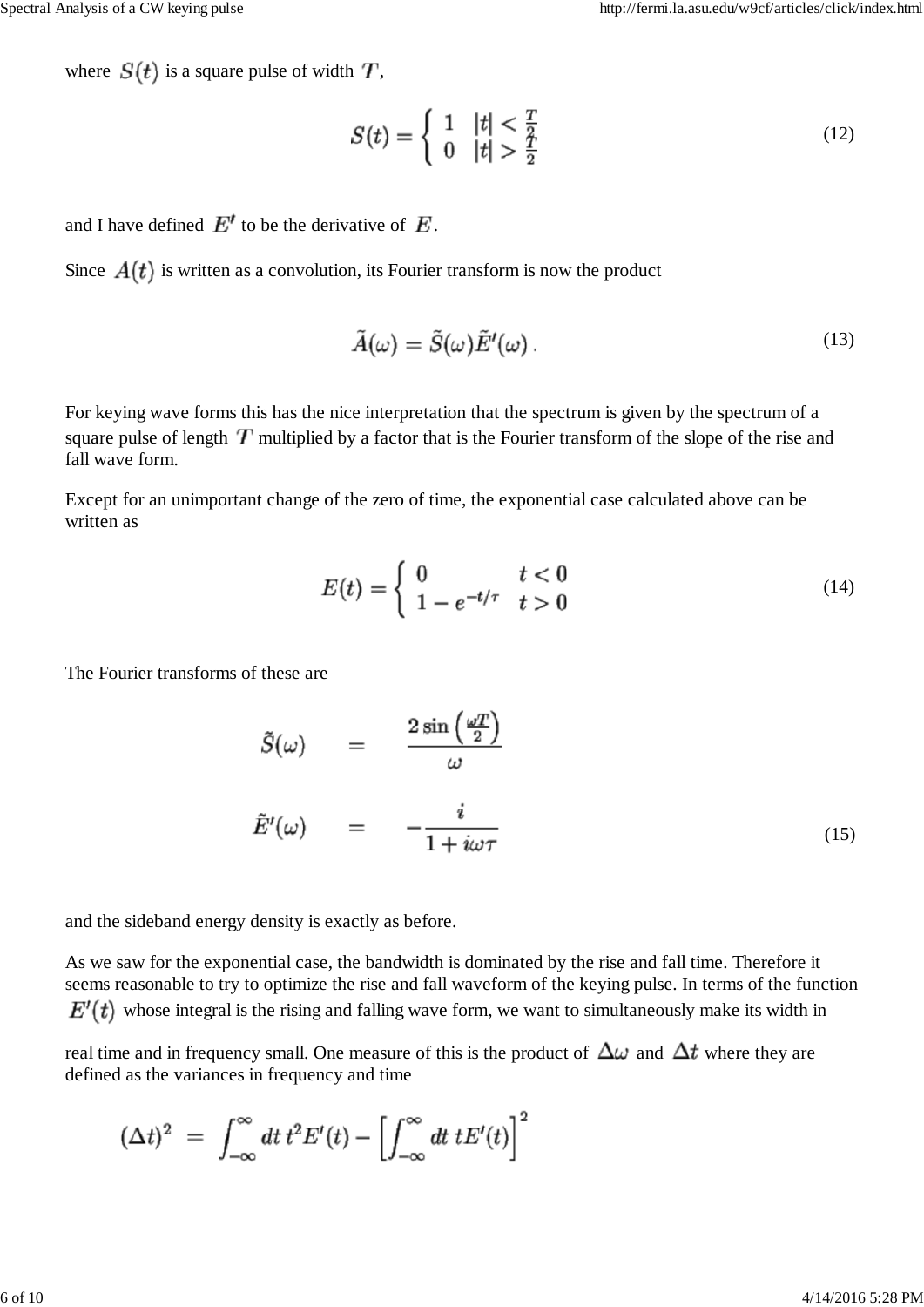$$
(\Delta \omega)^2 = \int_{-\infty}^{\infty} d\omega \, \omega^2 \tilde{E}'(\omega) - \left[ \int_{-\infty}^{\infty} d\omega \, \omega \tilde{E}'(\omega) \right]^2. \tag{16}
$$

This problem is well known in optics and quantum mechanics where it goes by the name of the minimum uncertainty wave-packet $[1]$ . The solution is a gaussian

$$
E'(t) = \frac{1}{\sqrt{\pi \tau^2}} e^{-\frac{t^2}{\tau^2}}.
$$
\n(17)

The Fourier transform of this gaussian is

$$
\tilde{E}'(\omega) = e^{-\frac{\omega^2 \tau^2}{4}} \tag{18}
$$

and the keying wave form with this  $g(t)$  has  $E(t) = 1/2[1 + \text{erf}(t/\tau)]$ 

$$
A(t) = \frac{1}{2} \left[ erf \left( \frac{t + T/2}{\tau} \right) - erf \left( \frac{t - T/2}{\tau} \right) \right]
$$
(19)

where  $\text{erf}(x)$  is the error function[2] defined to be

$$
\operatorname{erf}(x) = \frac{2}{\sqrt{\pi}} \int_0^x du e^{-u^2} \,. \tag{20}
$$

The differences in the keying wave form are shown by the turn on shape of the keying pulses in figure 5.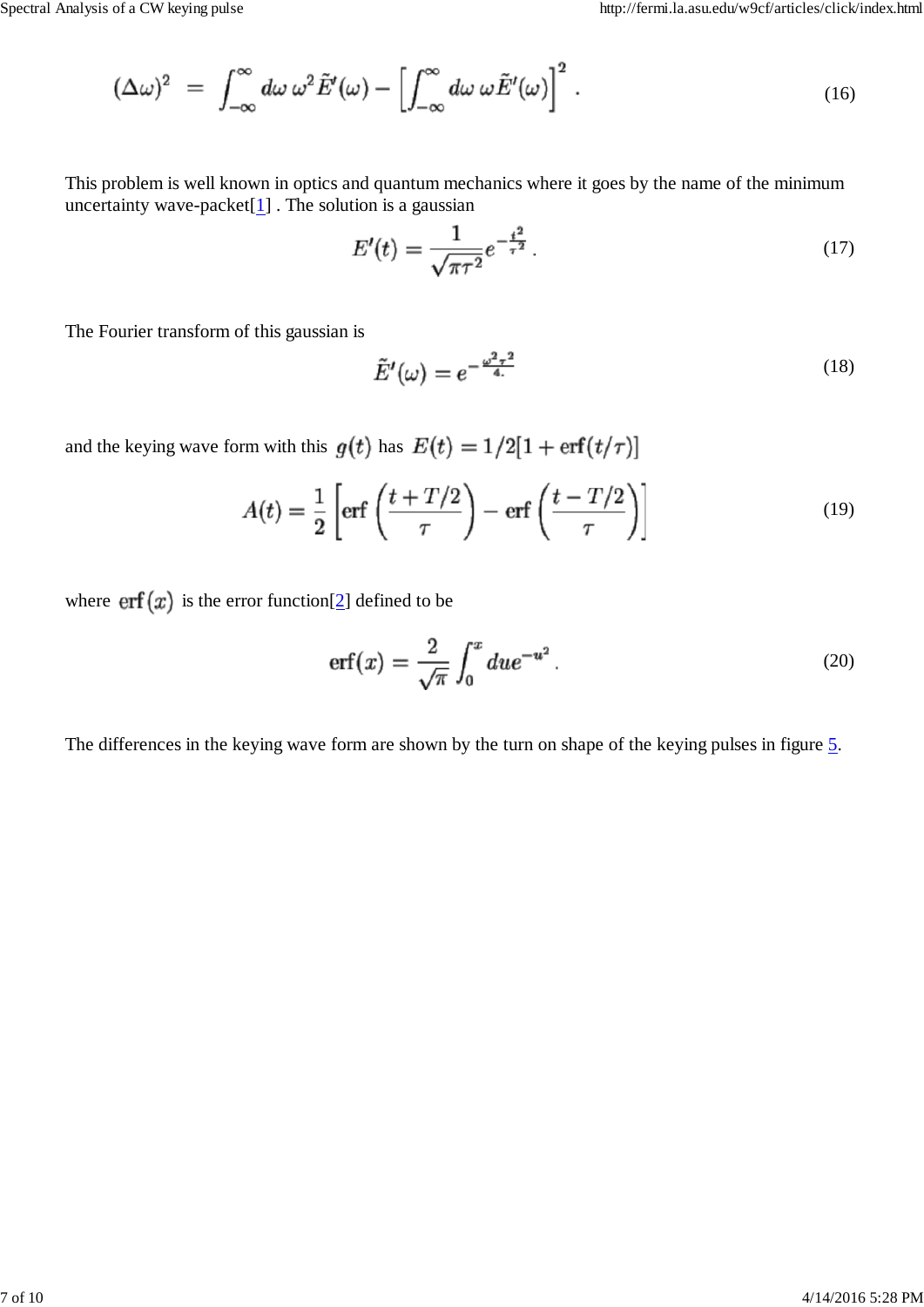

**Figure 5:** A comparison of the error function turn on with the exponential turn on, both for their respective  $\tau$  values of 4 milliseconds.

In figure 6 I show the keying wave form for  $\tau = 4$  milliseconds and  $T = 20$  and 50 milliseconds as in figure 1 for both the exponential and optimized wave form. Notice that the abrupt changes in the exponential form are absent from the error function form.



**Figure 6:** The error function keying waveforms for  $\tau$  of 4 milliseconds and durations of 20 and 50 milliseconds. The 50 millisecond pulse begins at  $t = 100$ milliseconds to separate it from the 20 millisecond pulse.

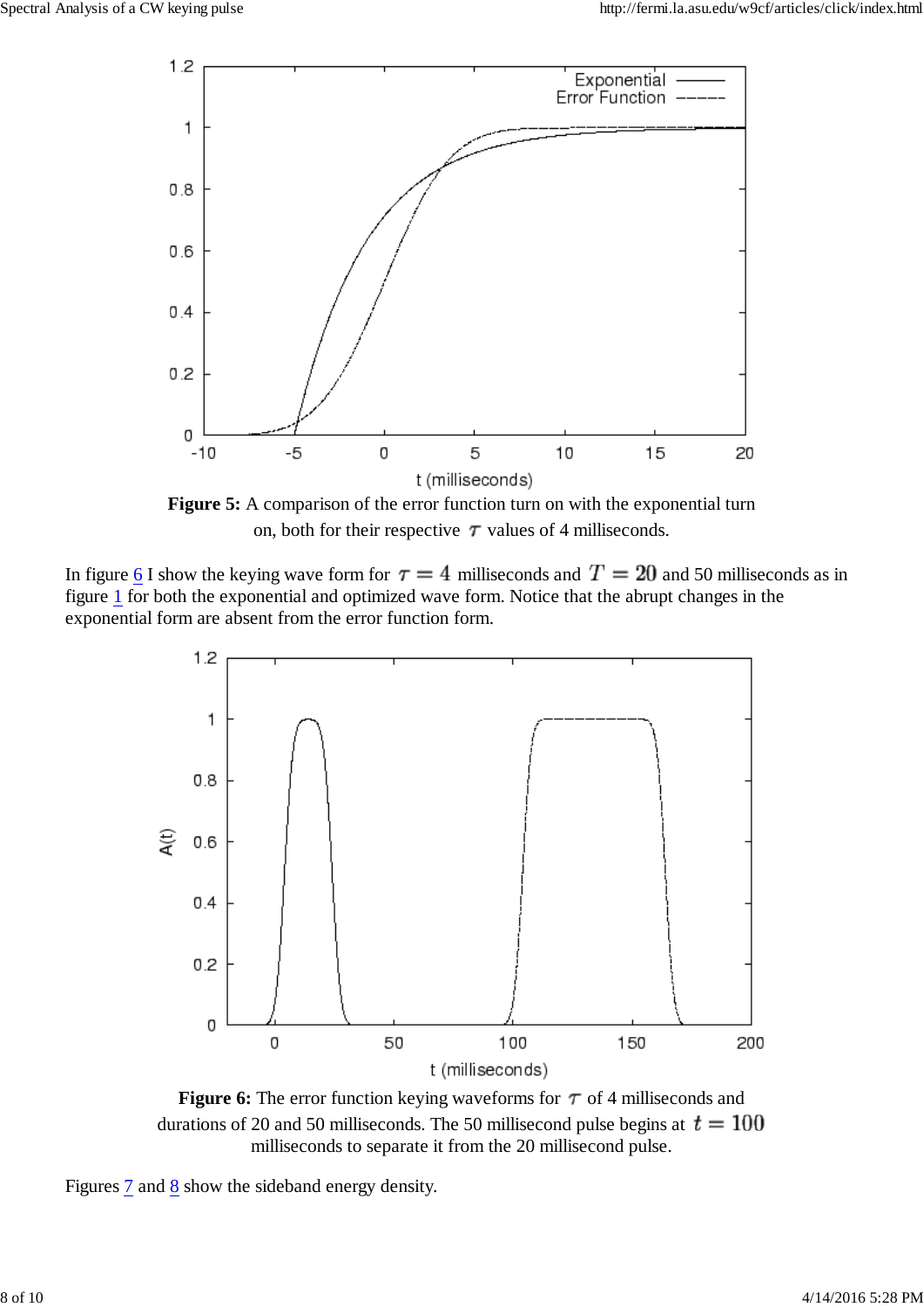

**Figure 7:** The sideband energy density for an error function keying wave form with  $\tau = 4$  milliseconds and T of 20 milliseconds. The carrier energy density is set to 0 dB.



**Figure 8:** The sideband energy density for an error function keying wave form with  $\tau = 4$  milliseconds and T of 50 milliseconds. The scale is the same as figure  $\overline{2}$ .